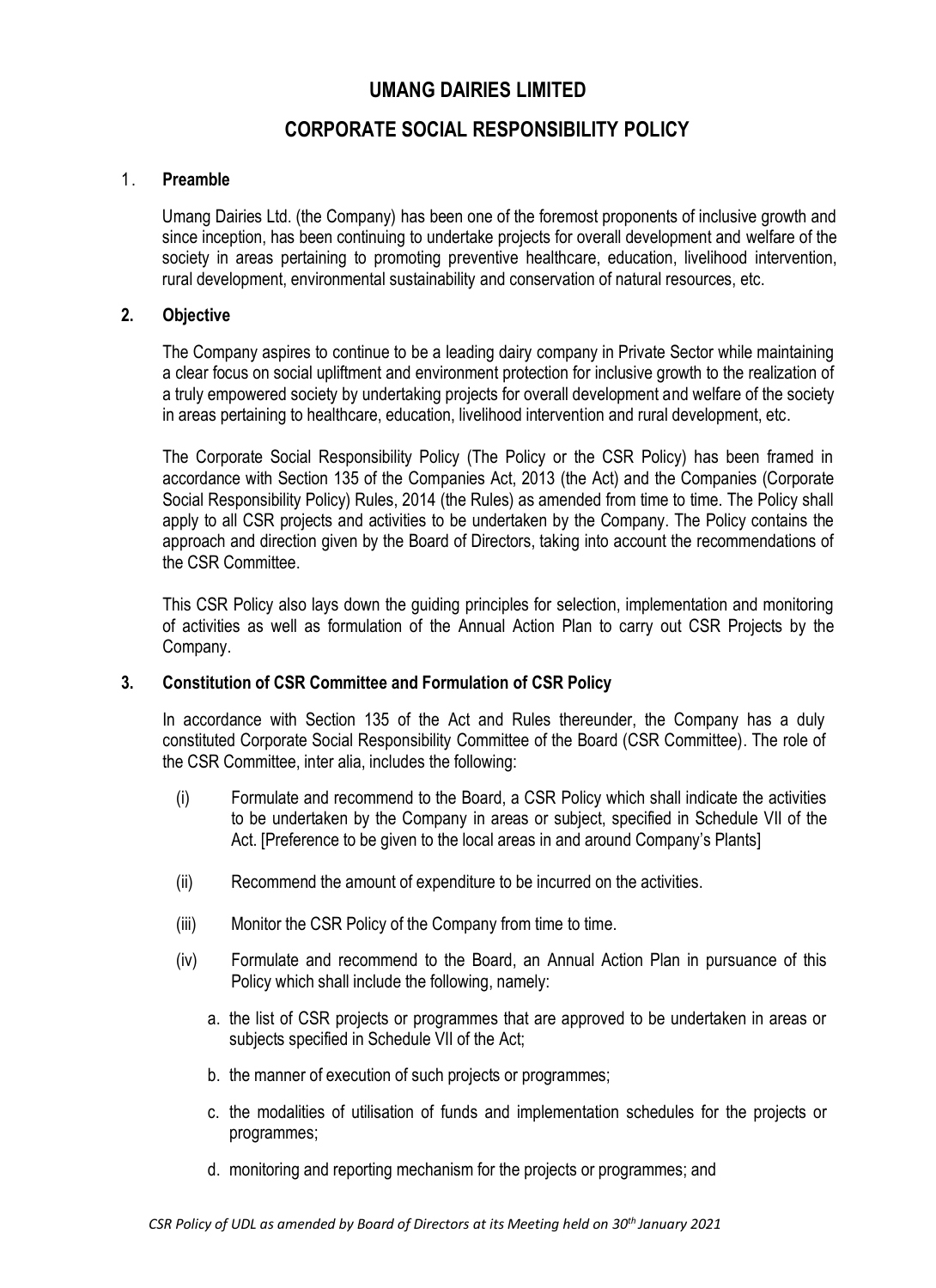e. details of need and impact assessment, if any, for the projects undertaken by the Company.

(Note: The Board of Directors of the Company may alter such plan at any time during the financial year, as per the recommendation of the CSR Committee, based on the reasonable justification to that effect).

## **4. Guiding Principles for Selection of CSR Activities, Expenditure, Budget and Surplus arising out of CSR activities**

The Company shall undertake CSR activities as defined in the Act, Rules thereunder and Schedule VII to the Act and promote CSR objectives of the Company. The Board would consider and approve amount to be spent on CSR activities during every financial year as recommended by the CSR Committee and as required under the law. Surplus, if any, arising out of the CSR projects or programmes or activities shall not form part of the business profit of the Company.

The guiding principles for selection of project/activity shall be that the project/activity must be in areas/subjects specified in Schedule VII to the Act and promote CSR objectives of the Company.

#### **5. Planning and Implementation**

The Company shall list the CSR projects/activities to be undertaken as per format prescribed in the Annexure – A. All the CSR projects/activities will be compliant with the provisions of the Act and Rules thereunder and will be in line with Schedule VII to the Act. The Company may consult/enlist enabling organizations and regulatory bodies to assist it in carrying out its CSR projects.

#### **A. Implementing Agencies;**

The CSR projects/activities can be undertaken by the Company itself or through :

- a. a company established under Section 8 of the Act, or a registered public trust or a registered society, registered under Section 12A and 80G of the Income Tax Act, 1961 (43 of 1961), established by the company, either singly or along with any other company, or
- b. a company established under Section 8 of the Act or a registered trust or a registered society, established by the Central Government or State Government; or
- c. any entity established under an Act of Parliament or a State legislature; or
- d. a company established under section 8 of the Act, or a registered public trust or a registered society, registered under Section 12A and 80G of the Income Tax Act, 1961, and having an established track record of at least three years in undertaking similar activities.
- (A) 1. Every entity covered under Para (A) above, who intends to undertake any CSR activity shall register itself with the Central Government in accordance with the provisions of the Act.

Provided that this shall not affect the CSR projects or programmes approved prior to 1st April 2021.

- 2. The Company may also collaborate with other companies for undertaking projects or programmes or CSR activities in such a manner that the CSR committees of respective companies are in a position to report separately on such projects or programmes in accordance with the Rules.
- 3. The Chief Financial Officer or any other person responsible for financial management of the Company shall certify to the Board that the funds disbursed for CSR projects/activities have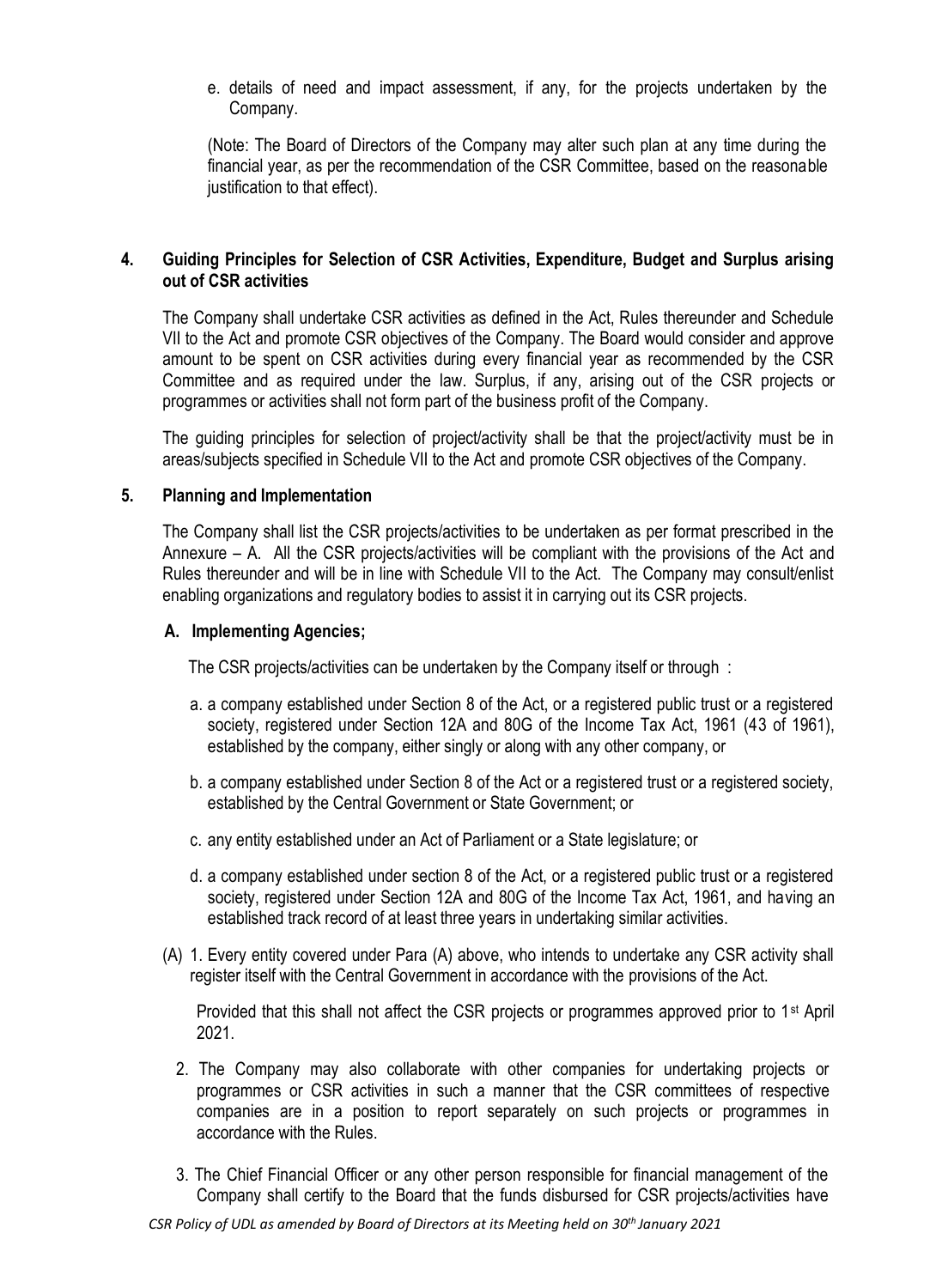been utilised for the purposes and in the manner as approved by the Board of Directors of the Company.

#### **B. CSR Team**

The CSR Committee may constitute a CSR team comprising of such members as the Committee may deem appropriate.

The CSR Team will be responsible for the actual on-ground implementation of CSR projects across the various areas of intervention of the Company. They will also:

- i. Be responsible for the execution of the decisions taken by the CSR Committee.
- ii. Implement projects based on set targets and action plans and regularly monitor them.
- iii. Find suitable implementation partners and conduct due diligence.
- iv. Evaluate possible collaborations with other organizations on CSR projects.
- v. Provide periodic progress reports to the CSR Committee.

#### **6. CSR Monitoring**

- (a) In case of ongoing projects, as defined under the Act and the Rules thereunder, the Board of Directors shall monitor the implementation of project with respect to approved timelines, yearwise allocation and shall be competent to make modifications, if any, for smooth implementation of the project within the overall permissible time period.
- (b) A comprehensive monitoring mechanism will be devised by the Company to ensure that the CSR process functions as mandated by the Act and projects as budgeted are duly carried out and the budget is optimally utilized. Monitoring may have both an electronic MIS and human architecture that must work together to ensure a check on the above. This may include regular field visits to project sites, activity-wise documentation of the same in the form of field reports, regular interaction with beneficiary communities to obtain feedback and compilation of field visit reports at regular intervals.

#### **7. Impact Assessment**

The Company may take up appropriate evaluation and impact assessment of all or selected projects. Third parties may be engaged for this to ensure objective assessment. There shall be clarity about the objective/scope of the project and the need it is attempting to address.

Further, in respect of the projects to which the provisions of the Act and Rules thereunder relating to impact assessment are applicable, the Company, if required, shall undertake impact assessment, through an independent agency. The impact assessment reports shall be placed before the Board and shall be disclosed in such manner and at such place as may be prescribed in the Act.

#### **8. Documentation**

The CSR Team of the Company will make effort that CSR projects are documented and accountability is fixed at requisite level of the CSR process and the implementation mechanism. A repository of case studies and good practices may be compiled to learn from and build upon successful interventions.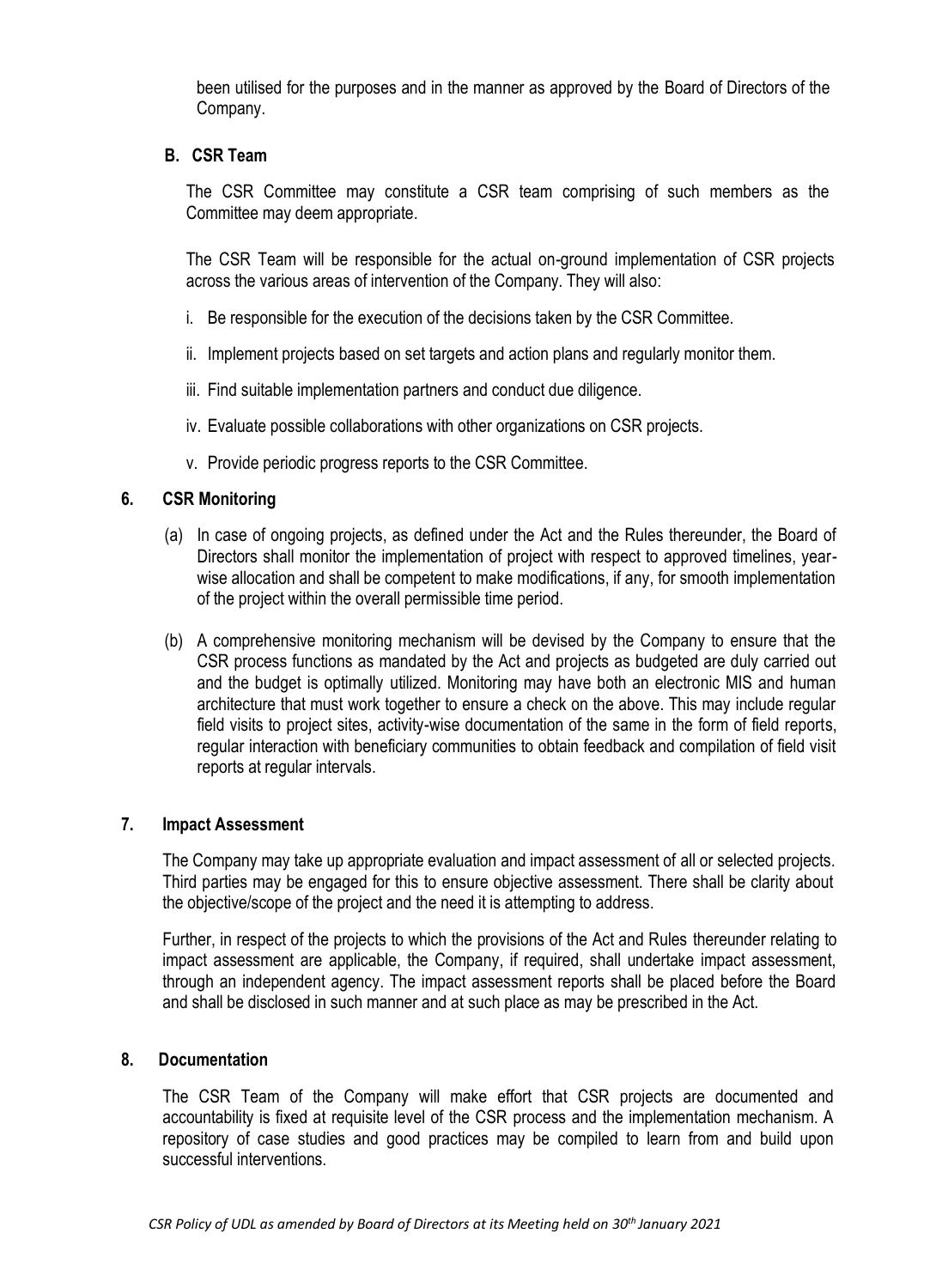## **9. Disclosure**

The Company shall follow and comply with the requirements for disclosure of the CSR Policy and/ or CSR activities in the Board's Report and on the website of the Company or otherwise, as may be required in terms of the provisions of the Act, as applicable from time to time.

# **Annexure A**

| S.<br>No. | <b>CSR Project</b><br>or Activity<br>identified | Whether<br>related to<br>ongoing<br>project<br>(Y/N) | Areas or<br>subject,<br>specified in<br>Schedule VII | Geographical<br>Location<br>(District &<br>State) | Amount<br><b>Budget</b><br>(Rs. in<br>crore) | Implement<br>ation<br>Schedule | <b>Details</b><br>οf<br>Impleme<br>ntation<br>Agency<br>used (if<br>any) |
|-----------|-------------------------------------------------|------------------------------------------------------|------------------------------------------------------|---------------------------------------------------|----------------------------------------------|--------------------------------|--------------------------------------------------------------------------|
|           |                                                 |                                                      |                                                      |                                                   |                                              |                                |                                                                          |
|           |                                                 |                                                      |                                                      |                                                   |                                              |                                |                                                                          |